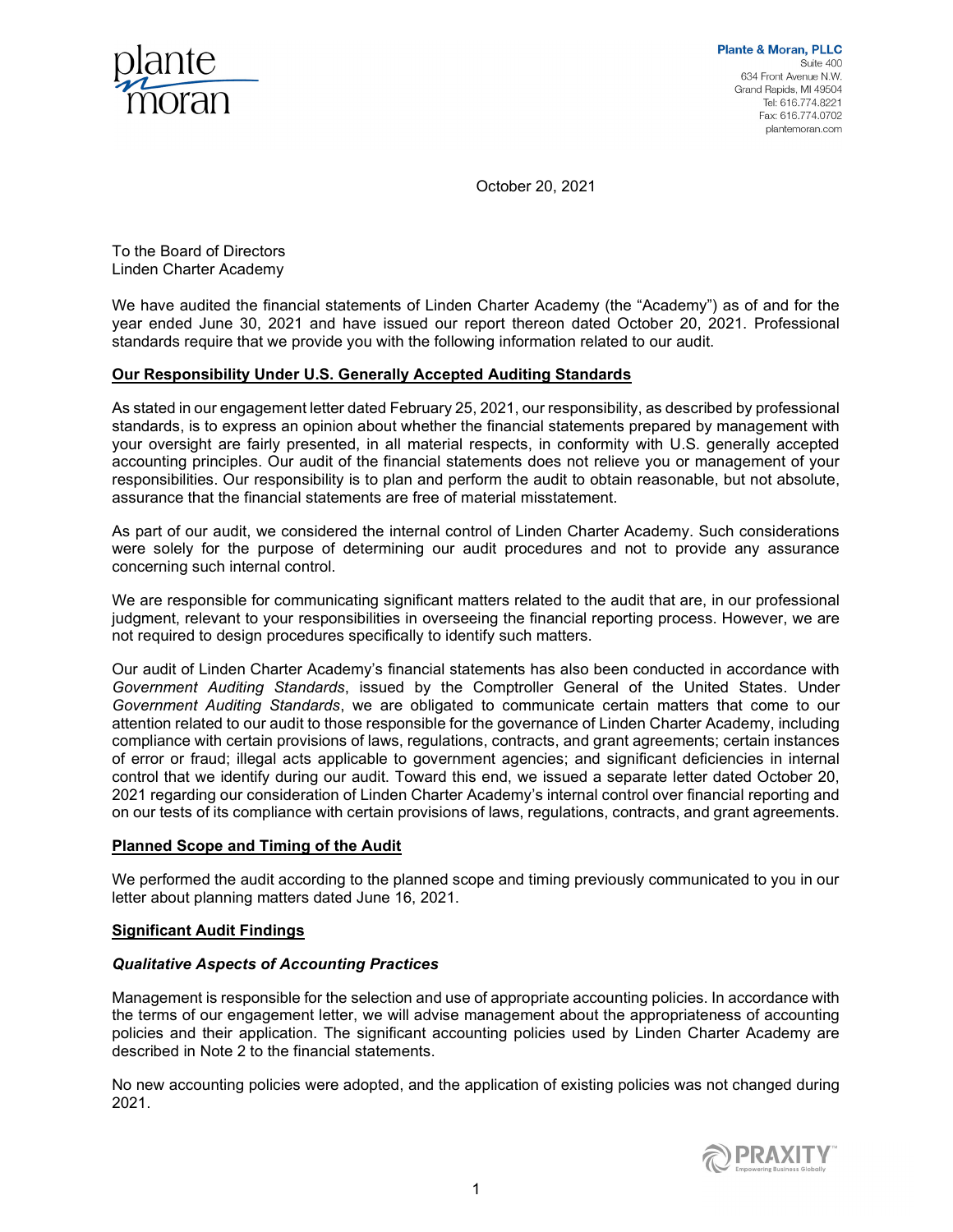We noted no transactions entered into by the Academy during the year for which there is a lack of authoritative guidance or consensus.

We noted no significant transactions that have been recognized in the financial statements in a different period than when the transaction occurred.

Accounting estimates are an integral part of the financial statements prepared by management and are based on management's knowledge and experience about past and current events and assumptions about future events. Certain accounting estimates are particularly sensitive because of their significance to the financial statements and because of the possibility that future events affecting them may differ significantly from those expected.

There were no significant balances, amounts, or disclosures in the financial statements based on sensitive management estimates.

The disclosures in the financial statements are neutral, consistent, and clear.

## Difficulties Encountered in Performing the Audit

We encountered no significant difficulties in dealing with management in performing and completing our audit.

### Disagreements with Management

For the purpose of this letter, professional standards define a disagreement with management as a financial accounting, reporting, or auditing matter, whether or not resolved to our satisfaction, that could be significant to the financial statements or the auditor's report.

We are pleased to report that no such disagreements arose during the course of our audit.

## Corrected and Uncorrected Misstatements

Professional standards require us to accumulate all known and likely misstatements identified during the audit, other than those that are trivial, and communicate them to the appropriate level of management.

We did not detect any misstatements as a result of audit procedures.

#### Significant Findings or Issues

We generally discuss a variety of matters, including the application of accounting principles and auditing standards, business conditions affecting the Academy, and business plans and strategies that may affect the risks of material misstatement, with management each year prior to our retention as the Academy's auditors. However, these discussions occurred in the normal course of our professional relationship, and our responses were not a condition of our retention.

As required by 2 CFR Part 200, we have also completed an audit of the federal programs administered by the Academy. The results of that audit are provided to the board of directors in our report on compliance with requirements applicable to each major program and on internal control over compliance in accordance with 2 CFR Part 200 dated October 20, 2021.

### Management Representations

We have requested certain representations from management that are included in the management representation letter dated October 20, 2021.